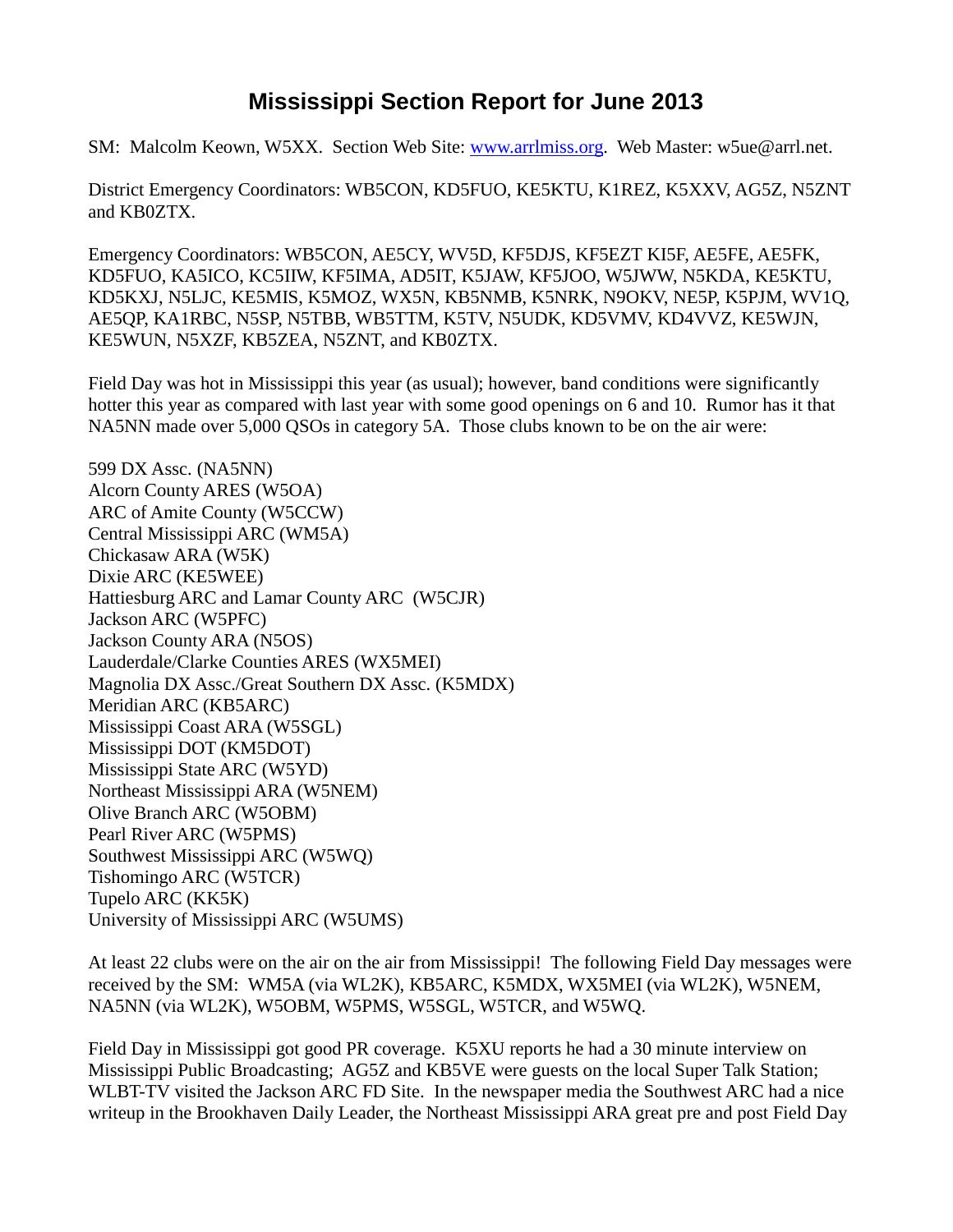articles in the Itawamba County Times, and lastly the Jackson ARC got coverage on the Clarion-Ledger Web Site.

The Lauderdale/Clarke ARES Group (WX5MEI) set up their Field Day Site on the north I-20/59 Frontage Road on a vacant lot in the commercial area of Meridian. The Directors of the Lauderdale and Clarke EMAs brought their EMCOMM Trailers to the FD Site for tours. As a result of choosing this location WX5MEI had plenty of visitor traffic (58 in total) including an 18 wheeler driver from El Paso, who passed the site and doubled back from the next exit to see what was going on. EC AE5FE reports that a great story on ARES was published in the in the Meridian Star prior to Field Day.

And there were plenty of special activities during Field Day: the 599 DXA had live web coverage (see http://599dxa.org/html/fd - 2013.html); the Pearl River ARC coordinated a Radio Merit Badge Session with local Scouts and conducted a special ceremony to raise and retire Old Glory; and the Hattiesburg/Lamar ARCs had a presentation on solar panels by the Stion Corporation,

The logs for the 2013 Mississippi QSO Party have been checked. This has become quite a chore seeing that after the first Mississippi QSO Party in 2004 37 logs were submitted and this year it was 127. The MSQP is no longer one of the 'smaller' QSO Parties. Thanks to AG5Z, who helped to check logs.

The top ten in Mississippi were WQ5L, K5TLL, K5DWI, W5UE, N5GD, K5JUM, W5UMS, NM5Z, W5THT, and N5BLY. The top mobiles were W3DYA, NO5W, K4ZGB, W4OQG, and WB4CHH. The top portables were W5OBM (Olive Branch ARC) operating from Benton County and W5GWB (Chickasaw ARC) operating from Tunica County. Outside of Mississippi, the top scores were from K4BAI (GA), NT2A (NY), W7GKF (WA), WA6KHK (CA), and KQ3F (PA).

The logs indicate that 107 Mississippi Stations were on the air from 61 of the 82 Counties. Thanks to N5NA for coordinating mobile routes with his website such that there were not very many county overlaps.

WQ5L, W3DYA, W5OBM, and K4BAI will all receive plaques for first place finish in their respective categories. Thanks to following clubs that sponsored plaques: High Score Mississippi (599 DXA); High Score Out of State (Chickasaw ARA); High Mobile Score (Hattiesburg ARC), and High Portable Score (Jackson ARC).

The complete results should be posted on the Section Web Site by mid- August and certificates should be in the mail by mid-September. Remember next year the QSO Party will be held the first full weekend of April. Put April 5-6, 2014 on your long range calendar!

A very strong line of thunderstorms crossed Central Mississippi on June 28 associated with an unusually intense summertime cold front. K5GCY opened the Central Mississippi Skywarn Net and forwarded eleven damage reports to the NWS many of which were provided by KE5KTU in the Edwards Area. After action reports indicate that the major damage was in Eastern Warren County and Western Hinds County with straight lines winds exceeding 60 mph. Over 2500 Warren County residents were without power.

The Southwest Mississippi ARC again helped with the annual Walthall County Dairy Festival with the operation of stations on 20 and 40 meters during the day on June 1. Under the pavilion at event, SWARC operators kept the radios going to promote both the Dairy Industry and Ham Radio with some of the 1500-2000 event visitors wandering in to see what all the noise was about. As some members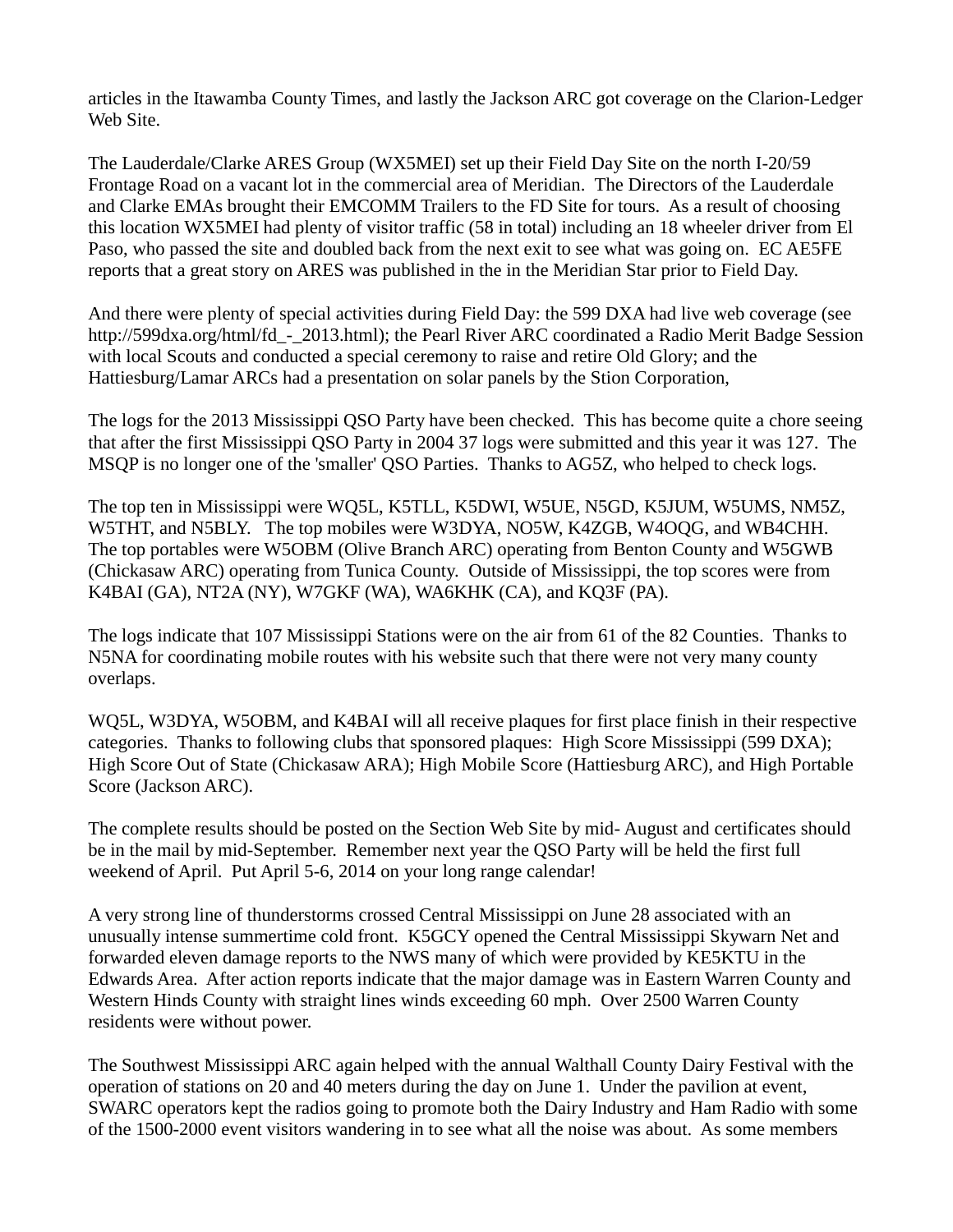operated the radios working some 35 states, others met with visitors to explain antennas, radios, Gopacks, and made information available about how to get their amateur radio licenses.

KU4WW reports that the Tishomingo ARC again set up the infamous 'slugburger' stand in their EMCOMM trailer at the Jacinto Festival. In spite of good weather, the crowd was down because this was not an election year, and by 11 o'clock, the the TCARS members were starting to sweat a little because of all of the burgers yet to be sold. Fortunately, about noon, business really picked up and the slugburgers were gone by 1:30. Another successful fund raiser for proposed club equipment purchases.

EC KC5IIW advises that the Scott County ARES Team is holding monthly training meetings at the Morton Library and local restaurants at 6:30 pm on the second Thursday night each month. They plan to begin offering monthly VE testing at these meetings as soon as the VE Team is approved by ARRL.

K5GCY reports that he and K5KKD attended the follow-on meeting of the 2012 Community Emergency Response Team (CERT) session. Gary gave a presentation on Ham Radio response capabilities to the 45 attendees using JARC's go-kit and personal HTs. Many attendees showed interest in Ham Radio and said they wanted to attend the next JARC Meeting.

Welcome to the following new Hams in Mississippi in July: KF5VYD, Elizabeth – Diamondhead; KF5VYE, Steven – Diamondhead; KF5VYW, Lewis – Wiggins; KF5VYX, Mary – Carriere; KF5VZH, David – Richland; KF5WBY, Ronald – Oxford; KF5WDL, Dana – Richland; KF5WFU, Peter – Collins; KF5WFV, Stephen – Hattiesburg; KF5WFW, Hugh – Petal; KF5WFY, James – Meridian; and KF5WFZ, Randolph – Philadelphia. Thanks to the VE Teams, who conducted the exams.

Also welcome to the following new ARRL Members in July: KE5AEU – Hernando; KC5EGR – Brandon; N5ELT – Vicksburg; AF5KQ – Hamilton; KF5KRZ – Oxford; KB5LIN – Hernando; AA5PJ – Oxford; KF5TQK – Terry; KF5VPE – Hazlehurst; KF5VYD – Diamondhead; KF5VYE – Diamondhead; KF5WFW – Petal; and KF5WFZ – Philadelphia. The Mississippi ARRL Membership is now 1,136. Up two from last month. Keep Working! Thanks for your continuing membership recruitment efforts.

Welcome to KB9ZR as the new Section Public Information Coordinator and KE5MAT as an OO. Also KF5IMA as EC for Lafayette County and K5LMB as AEC. K5LMB was the EC for Lafayette County for three years. Thanks for your efforts Larry!

Congratulations to the following on their upgrades: WD5AES, Bill – Batesville; KC5NMB, Tom – Meridian; KJ4NJD, Benjamin - Byhalia; KF5QEO, John – Bogue Chitto; KF5TEK, Vincent – Brandon; KF5UBZ, Eddie – Morton; and WB5WUX, George – Florence.

Also congratulations to WA5GYM, who just completed 50 years of Ham Radio, and to NM5Z who received his certificates from the ARRL for 5 Band DXCC and Digital DXCC.

Club Newsletters/Reports: Hattiesburg ARC (AC5E), Lowndes County ARC (AD5DO), Meridian ARC (W5MAV), Mississippi Coast ARA (KB9ZR), and the Northeast Mississippi ARA (KB5NMB).

DEC/EC Reports: KF5EZT (Rankin), AE5FE (Lauderdale/Clarke), KC5IIW (Scott), AD5IT (Grenada), WX5N (Prentiss and Tishomingo), K5MOZ (Jackson), KB5NMB (Itawamba), WV1Q (Jasper), K1REZ (EC MS), and KE5WJN (Pearl River)